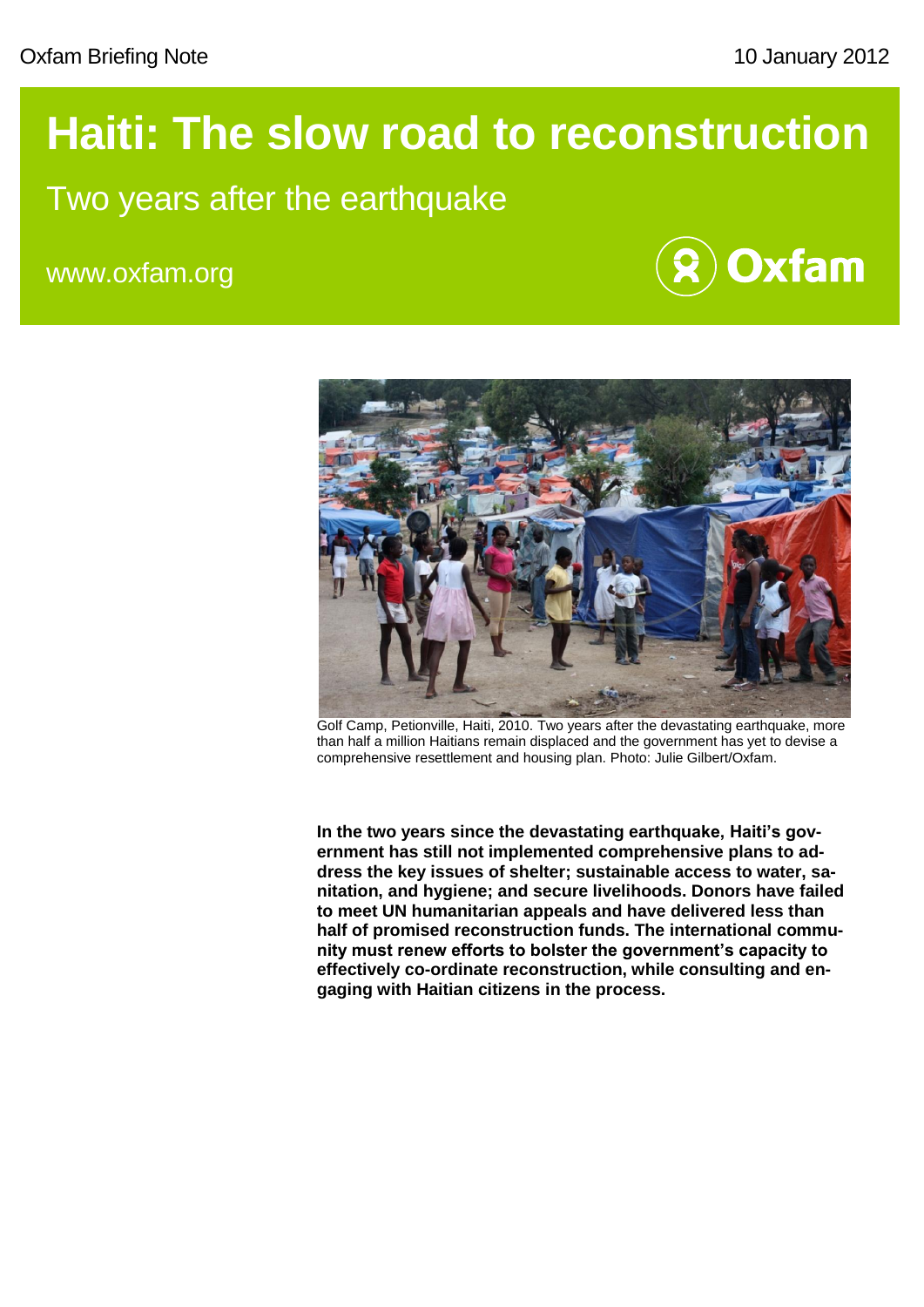## **Introduction**

The earthquake that hit Haiti on 12 January 2010 resulted in one of the largest and most complex humanitarian emergencies in history.<sup>1</sup> In response, humanitarian agencies undertook one of the biggest and most challenging operations ever, mainly in a densely urbanized area.<sup>2</sup>

Prior to the earthquake, Haiti suffered from a long-term structural crisis – a 'crisis of poverty', as a senior Haitian presidential advisor told Oxfam (see Box 1).<sup>3</sup> Nearly 80 per cent of Haitians lived below the poverty line and the country had the worst income inequality in the western hemisphere.<sup>4</sup> Most economically active people worked either as smallholder farmers or in the informal economy. Gender-based violence was rampant, and women had less access to education and economic opportunities than men.<sup>5</sup> Since independence in 1804, the Haitian state has maintained the privileges of a small elite at the expense of the majority, leaving what Haitian political scientist Robert Fatton has called a 'chasm between rulers and ruled, wealthy and poor'.<sup>6</sup>

#### *Box 1: Key facts<sup>7</sup>*

|           | Share of population below national poverty line (2001)    | 77%        |
|-----------|-----------------------------------------------------------|------------|
|           | Share of workforce in self- or informal employment (2010) | 80%        |
| $\bullet$ | Income share of richest 10% (2001)                        | 48%        |
| $\bullet$ | Income share of poorest 10% (2001)                        | 0.7%       |
|           | • Urban slum population (2007)                            | 70%        |
|           | • Human Development Index (2011)                          | 158 of 187 |
|           | Corruption Perceptions Index (2010)                       | 146 of 178 |

Two years after the earthquake, over 519,000 Haitians still live in tents and under tarpaulins in 758 camps, mainly in metropolitan Port-au-Prince; <sup>8</sup> half of the rubble remains uncleared;<sup>9</sup> cholera has claimed thousands of lives and poses a major public health threat; <sup>10</sup> few Haitians can access basic services; <sup>11</sup> much of the workforce is unemployed or underemployed; <sup>12</sup> 45 per cent of the population face food insecurity; <sup>13</sup> and elections, followed by a political stand-off between the new president and parliament, have impeded reconstruction progress. 14

Emergency relief efforts saved lives and provided basic services to more than a million people, but inadequate progress has since been made in meeting Haitians' long-term needs. The international community has only slowly delivered the billions of dollars pledged for reconstruction in March 2010, and likewise has fallen short in meeting UN humanitarian appeals. Many NGOs are transitioning from humanitarian to development work, sometimes leaving a service provision gap. The Interim Haiti Recovery Commission (IHRC) – composed of representatives of the government, civil society, and donors – sought to ensure a coherent reconstruction process, but did little to build government capacity, and during its original 18-month mandate did not help establish its successor, the Authority for the Development of Haiti (ADH).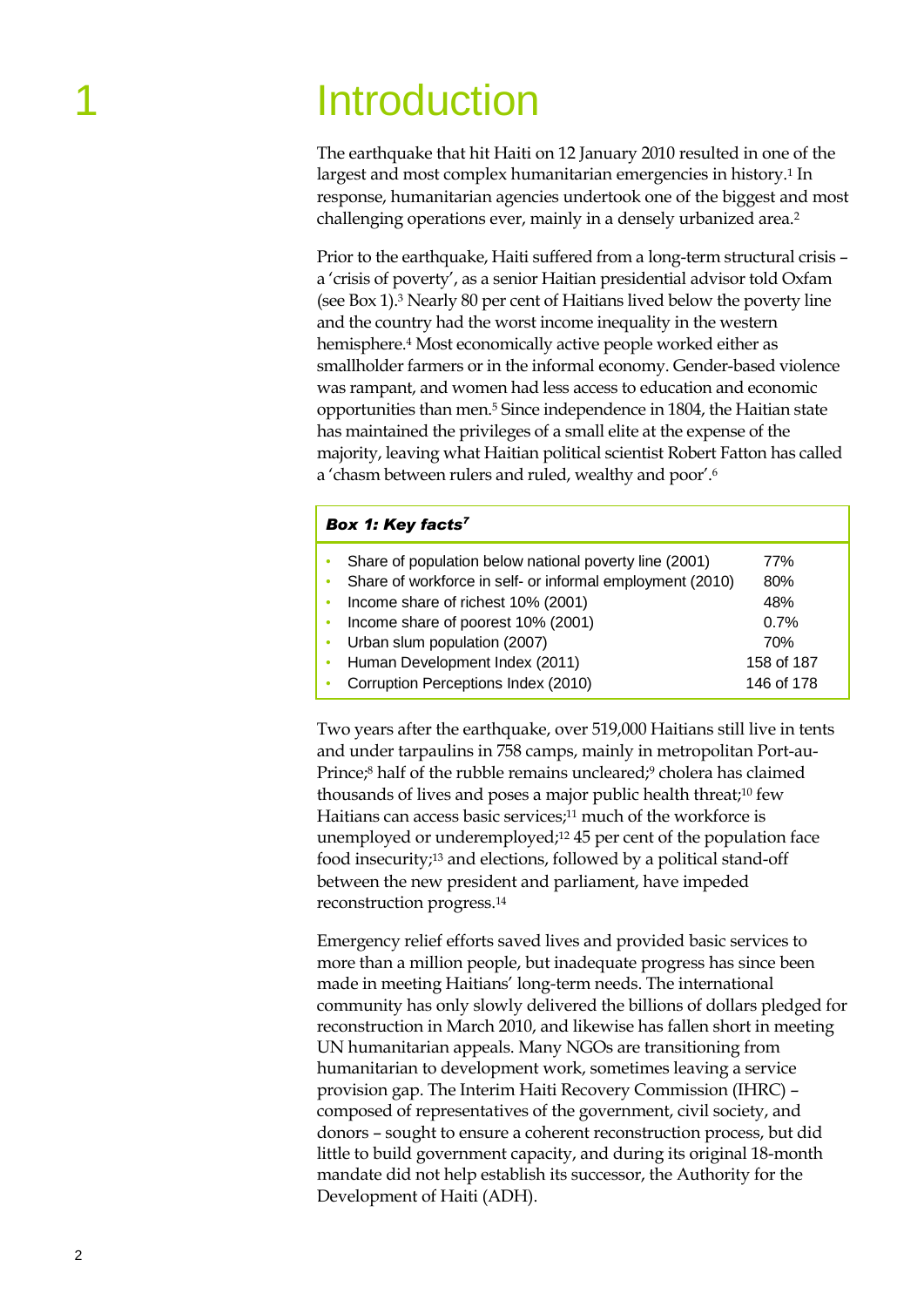This briefing note updates Oxfam's 2011 paper, 'From Relief to Recovery', produced one year after the earthquake.<sup>15</sup> It explores the changes needed to put Haiti on course to sustainable reconstruction and development, social justice, and a better future. It focuses specifically on governance issues and the role of Haitian civil society, the government and related bodies (such as the IHRC), donors, and NGOs (national and international) in reconstruction, particularly in ensuring adequate basic service provision (water, sanitation, housing) and sustainable livelihoods (employment opportunities and social protection).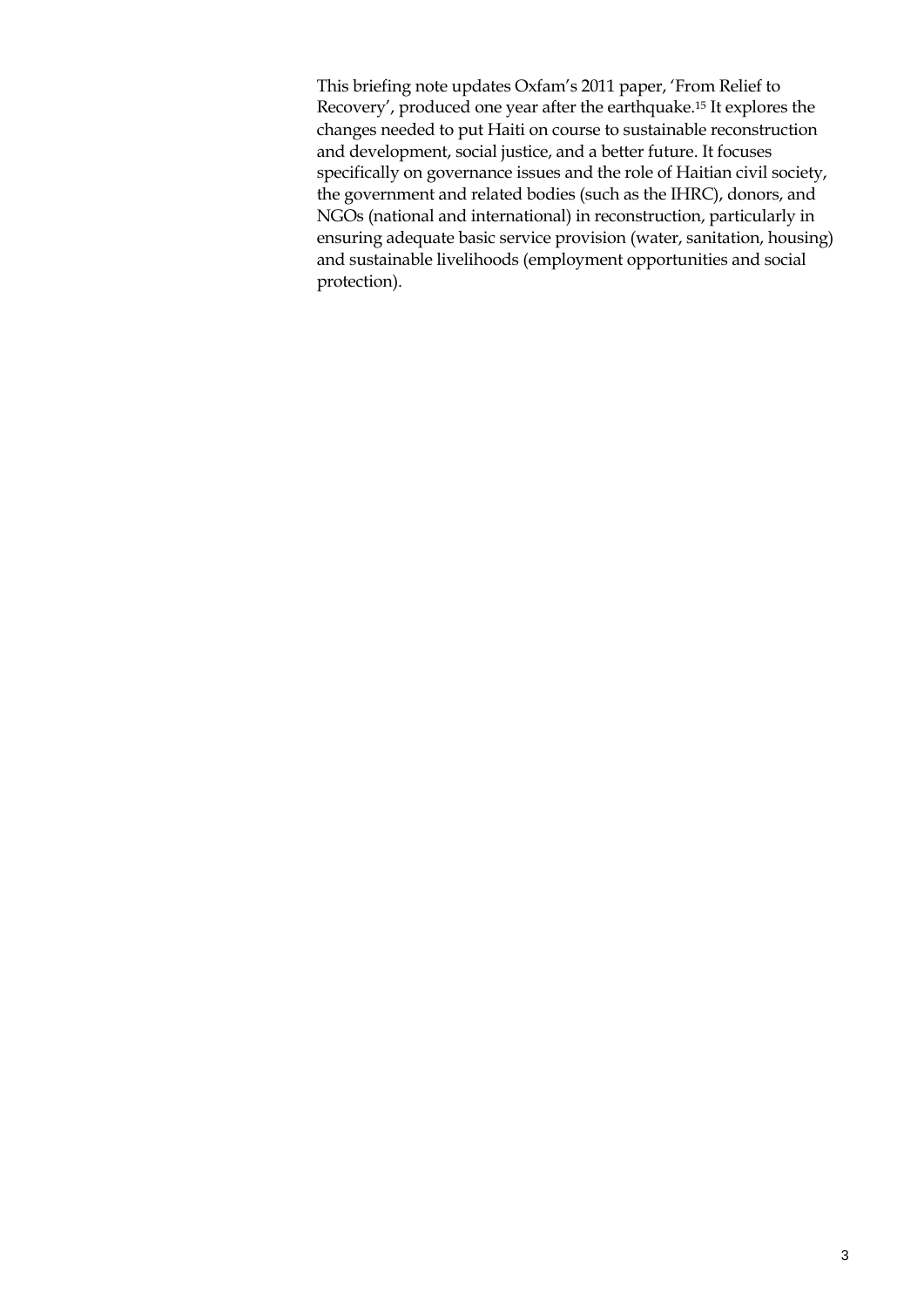# 2 An on-going emergency

Between January 2010 and mid-2011, humanitarian agencies provided temporary shelter and free drinking water to over 1.2 million Haitians. <sup>16</sup> They also constructed latrines and showers in internally displaced persons (IDP) camps, and provided livelihood support.<sup>17</sup>

Some Haitian government agencies also played particularly important roles in the disaster recovery. The National Directorate for Water and Sanitation (Direction Nationale de l'Eau Potable et de l'Assainissement, or DINEPA) shared leadership of the WASH Cluster (the co-ordination body for humanitarian water, sanitation, and hygiene services) with UNICEF.<sup>18</sup> Similarly, the Ministry of Public Health and Population played an important leadership role in combating cholera.<sup>19</sup>

Humanitarian agencies have attempted to ensure that assistance has engaged beneficiaries as key actors, rather than treating them as 'victims'. For instance, hygiene promoters and community mobilizers trained beneficiaries in good hygiene so that they could take care of themselves.

The humanitarian response has also attempted to move beyond traditional in-kind food aid to broader livelihood support. In addition to local food aid procurement<sup>20</sup> and cash-for-work projects, humanitarian organizations have provided beneficiaries with cash grants to start or maintain small businesses.<sup>21</sup> Oxfam targeted such transfers to women's micro-enterprises and provided business skills training. 22

Rochelle Laurenceau, an IDP living in a camp in Port-au-Prince's impoverished Carrefour Feuilles neighbourhood, used a grant to start selling snacks in her camp. 'I use the money I earn to send my four children to school', she says. But, she adds, her local women's savings association cannot provide her with enough credit to expand the business.<sup>23</sup>

### Humanitarian challenges

Despite the achievements, the humanitarian response in Haiti has faced major challenges and limitations. First and foremost, humanitarian assistance is short-term by design and cannot be expected to overcome structural problems of poverty and injustice.

Second, donor response to emergency appeals slackened in 2011 (see Table 1). This has had drastically negative consequences for IDPs. The \$30 million shortfall in the 2011 WASH appeal forced DINEPA and the UN to cut back on regular desludging of camp toilets. Lack of protection funding has hampered prevention of acts of gender-based violence that up to 4 per cent of women IDPs have reported. 24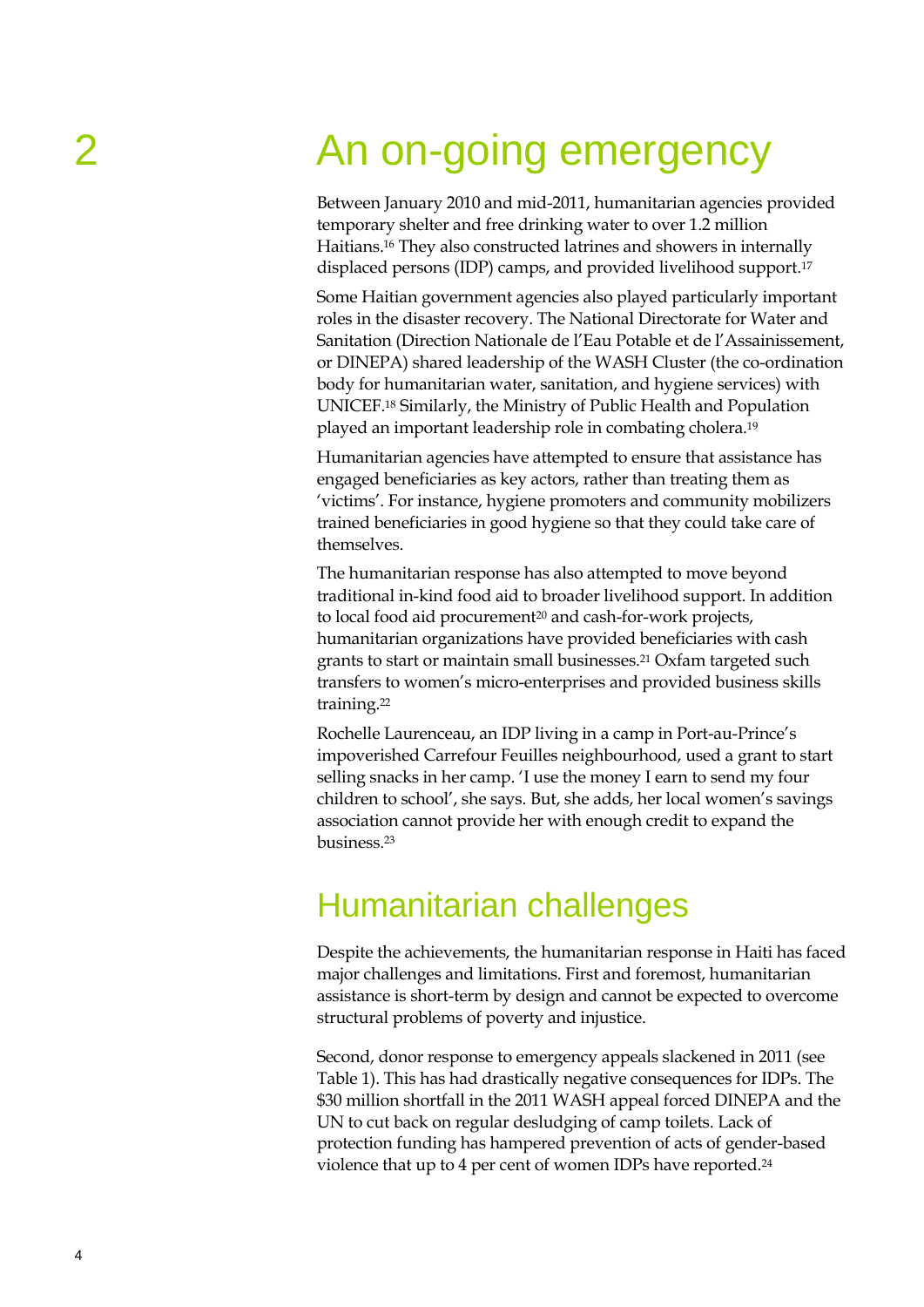| <b>Cluster</b>         | 2010                                  | 2011 (to 20<br>November)            |
|------------------------|---------------------------------------|-------------------------------------|
| <b>WASH</b>            | 88%                                   | 60%                                 |
| Shelter/non-food items | 67%                                   | 38%                                 |
| Early recovery         | 40%                                   | 24%                                 |
| Protection             | 60%                                   | 51%                                 |
| Food aid               | 78%                                   | 123%                                |
| All clusters           | 75% (\$1.1bn of \$1.5bn<br>requested) | 60% (\$230m of \$382m<br>requested) |

**Table 1: Donor response to UN humanitarian appeals for Haiti (share of requested resources provided)**

Source: UN OCHA

Humanitarian agencies arranged daily trucking of water to the camps from January 2010 until mid-2011, at no charge to residents.<sup>25</sup> In Oxfam's case, this cost \$167,000 monthly. <sup>26</sup> By the end of June 2011, most agencies had ended free water trucking at DINEPA's request, as the agency wanted to move towards a more sustainable approach.<sup>27</sup>

Humanitarian organizations did try to facilitate access to WASH services. For example, before Oxfam stopped paying for water trucking, it consulted closely with DINEPA and the Port-au-Prince Water Company, and provided training, tools and materials to help camp WASH committees maintain latrines and manage access to water.

A third challenge stems from the 'Republic of Port-au-Prince' phenomenon. Public administration and services are heavily concentrated in the capital. For instance, in 2011 Oxfam found only two DINEPA staff in Nippes, home to over 300,000 people and with the third highest cholera death rate of Haiti's ten departments.<sup>28</sup>

Fourth, contentious issues surround the question of shelter. Due to the complexities of land tenure in Haiti – there is no comprehensive cadastre, and often corrupt private notaries monopolise knowledge of land ownership<sup>29</sup> – humanitarian agencies have had difficulty building permanent housing. By October 2011, they had completed nearly 96,000 transitional shelters (t-shelters), but had only constructed 4,600 new homes and repaired 6,600. The earthquake claimed 250,000 dwellings.<sup>30</sup> T -shelters are a step up from canvass, but are usually made from wood, are relatively expensive, and can only withstand a few of Haiti's fierce hurricane seasons.<sup>31</sup>

Meanwhile, 120,000 IDPs face the threat of forced eviction. Private land owners want rental income, and some municipal governments regard camps as breeding grounds of crime and indolence. The national government has yet to promote an equitable solution, such as compensation to owners to let IDPs stay until permanent housing is available.32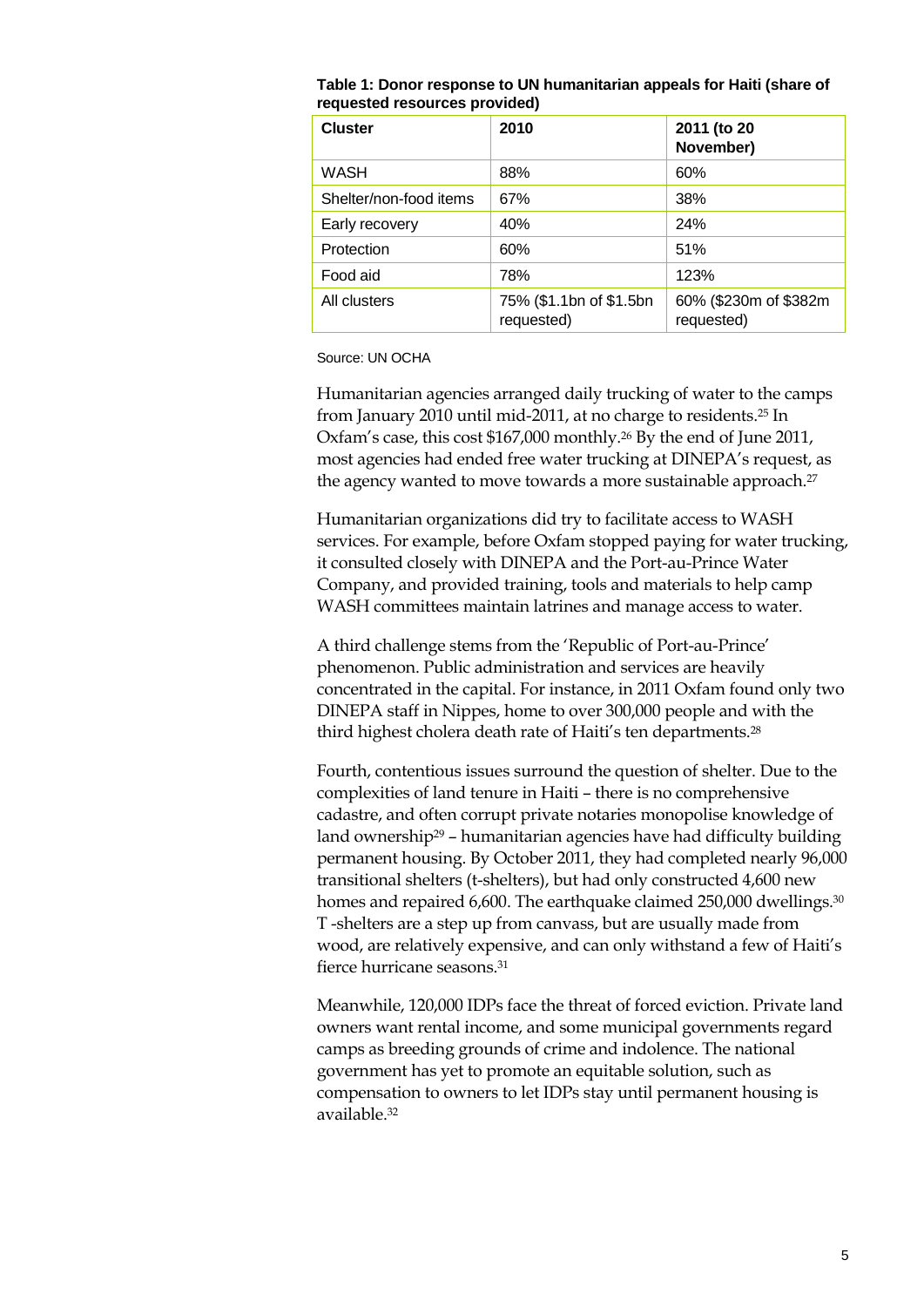## 3 Reconstruction at a snail"s pace

Reconstruction has moved too slowly and not always very effectively. Lack of a government for five months created a major impediment, and in part because of this, donors were cautious in disbursing reconstruction aid.

President Michel Martelly's new administration has promised an ambitious programme, including free primary education, revival of the disbanded armed forces, and IDP resettlement. However, both chambers of parliament are controlled by the opposition INITE party. The legislature rejected the president's first two prime minister nominees, leaving no government to lead reconstruction or protect citizens' rights. Parliament finally approved Gary Conille as prime minister in October 2011.

He delivered an ambitious policy speech, emphasizing '5 Es': education, employment, environment, energy, and 'état de droit' (rule of law). His programme presupposes 9 per cent economic growth over five years and cutting inflation from 14 per cent. Conille entitled his address '*Pèp la pa ka tann ankò*' in Kreyòl ('The people can no longer wait').

This welcome vision of accelerated development faces severe implementation constraints, such as government capacity and financial weaknesses. Seventy per cent of the budget derives from development assistance.<sup>33</sup> Like his recent predecessors, Conille has emphasized deconcentration of power and devolution of responsibility to local governments, but he has not yet offered an operational plan that provides local authorities with the resources to carry out their tasks. Nor has the Haitian state systematically engaged civil society in planning and managing reconstruction. 34

Donors have also contributed to the slow speed of reconstruction in Haiti. They have only delivered 43 per cent of the \$4.6bn pledged for 2010–11.<sup>35</sup>

Moreover, donors had pressed for the IHRC's establishment, to ensure coherent and co-ordinated rebuilding. The Commission, co-chaired by the prime minister and the UN Special Envoy for Haiti, former US President Bill Clinton, helped align donor and government priorities. By the end of its mandate in October 2011, it had approved over 100 projects worth \$3.2bn. <sup>36</sup> However, the IHRC failed to help set up its successor, the Authority for the Development of Haiti (ADH).<sup>37</sup> Former IHRC Executive Director Gabriel Verret says that ministries viewed ADH as a threat.<sup>38</sup> The Martelly administration recognized that donor funding depends on an IHRC mandate extension, <sup>39</sup> but by the end of 2011 parliament had not yet acted on this.<sup>40</sup>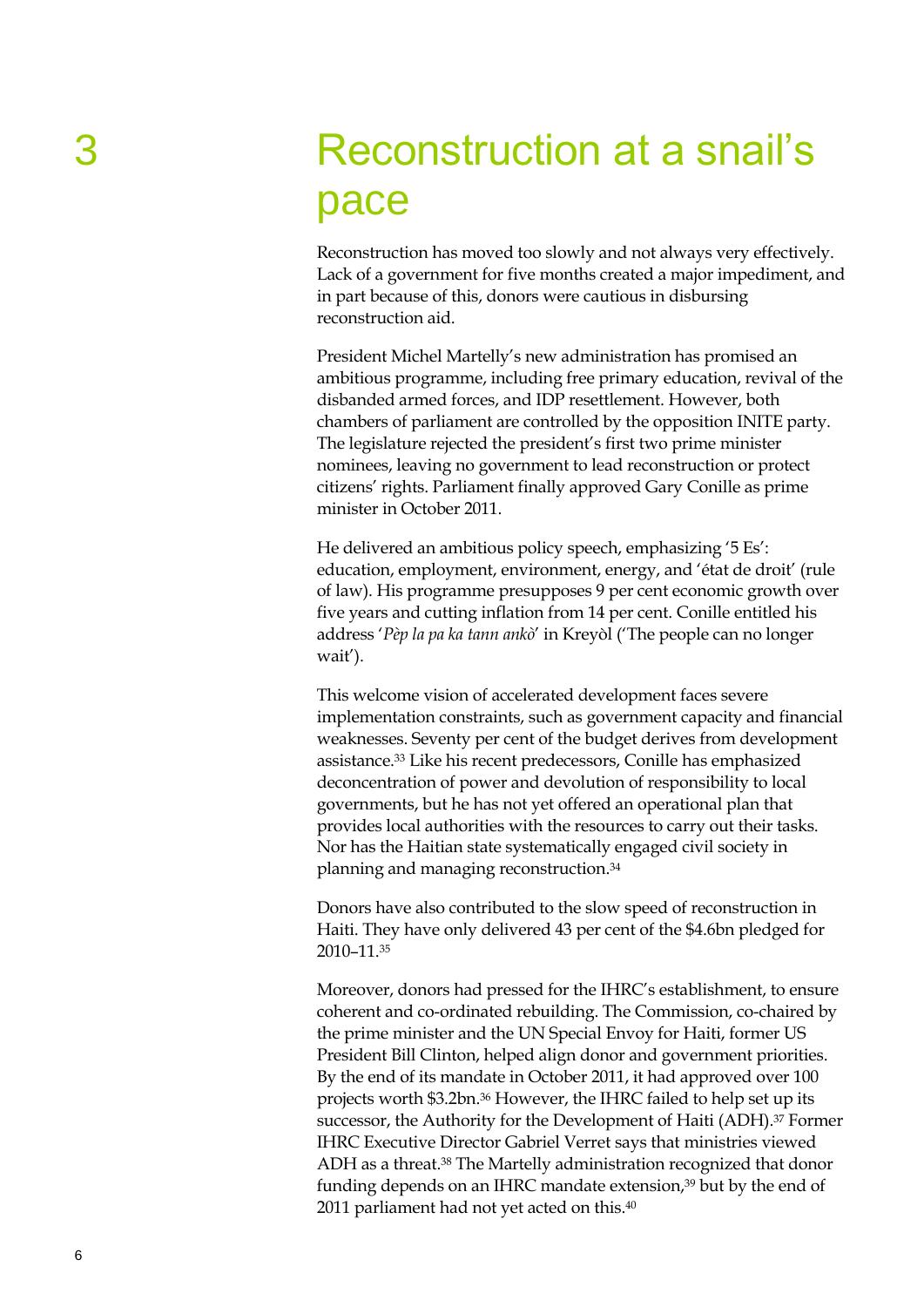### **Shelter**

The Haitian government has not moved swiftly and decisively on IDP resettlement. In particular, it remains reluctant to expropriate land for new housing.

The Martelly administration has focused on moving 5,239 IDP families (30,000 people) out of six camps in public spaces. Most came from 16 poor neighbourhoods in metropolitan Port-au-Prince. Another 28,000 families living in damaged houses in these communities will also benefit from this '16/6' initiative, which gives beneficiaries \$500 to rent existing homes and property owners up to \$3,500 to repair homes and provide them rent-free to returnees for two to five years. The government will assess the safety of repaired houses. So far, the government has secured only \$30m of 16/6's \$78m budget, <sup>41</sup> and overall, donors have disbursed less than half of the \$97m pledged for 2010–11 housing reconstruction.<sup>42</sup>

Haiti needs a comprehensive resettlement and housing policy, with a clear timeline for camp exit. 16/6 is but one piece of such a policy. Moreover, it does not make sense to build transitional shelters without a phase-out plan. Otherwise they will become *permanent* housing. Martelly administration officials concede that, similarly, some camps will likely become permanent.<sup>43</sup>

The government has so far resisted incorporating public housing into its shelter strategy, but this approach could engage the expertise of Haiti's public housing agency (Entreprise Publique de Promotion des Logements Sociaux, or EPPLS) in building affordable housing. Though lacking in budgetary resources, EPPLS has experience designing structures able to withstand Haiti's severe weather.<sup>44</sup>

## **WASH**

According to the WASH Cluster coordinator, beyond IDPs' immediate WASH problems, the country must grapple with a structural 'catastrophe' (see Table 2).<sup>45</sup> Lack of access to clean water and safe sanitation in rural areas means many people simply rely on rivers and streams for their needs and those of their livestock.<sup>46</sup>

| Table 2: Haiti WASH Indicators, 1990-2008 |  |
|-------------------------------------------|--|
|                                           |  |

| <b>Indicator</b>                                                                    | 1990                                      | 2000                                      | 2008                                      |
|-------------------------------------------------------------------------------------|-------------------------------------------|-------------------------------------------|-------------------------------------------|
| Proportion of<br>population with<br>access to<br>improved drinking<br>water sources | 41% (rural)<br>62% (urban)<br>47% (total) | 49% (rural)<br>67% (urban)<br>55% (total) | 55% (rural)<br>71% (urban)<br>63% (total) |
| Proportion of<br>population using<br>improved<br>sanitation facilities              | 19% (rural)<br>44% (urban)<br>26% (total) | 15% (rural)<br>34% (urban)<br>22% (total) | 10% (rural)<br>24% (urban)<br>17% (total) |

Sources: World Health Organization, UN Children"s Fund, UN Statistics Division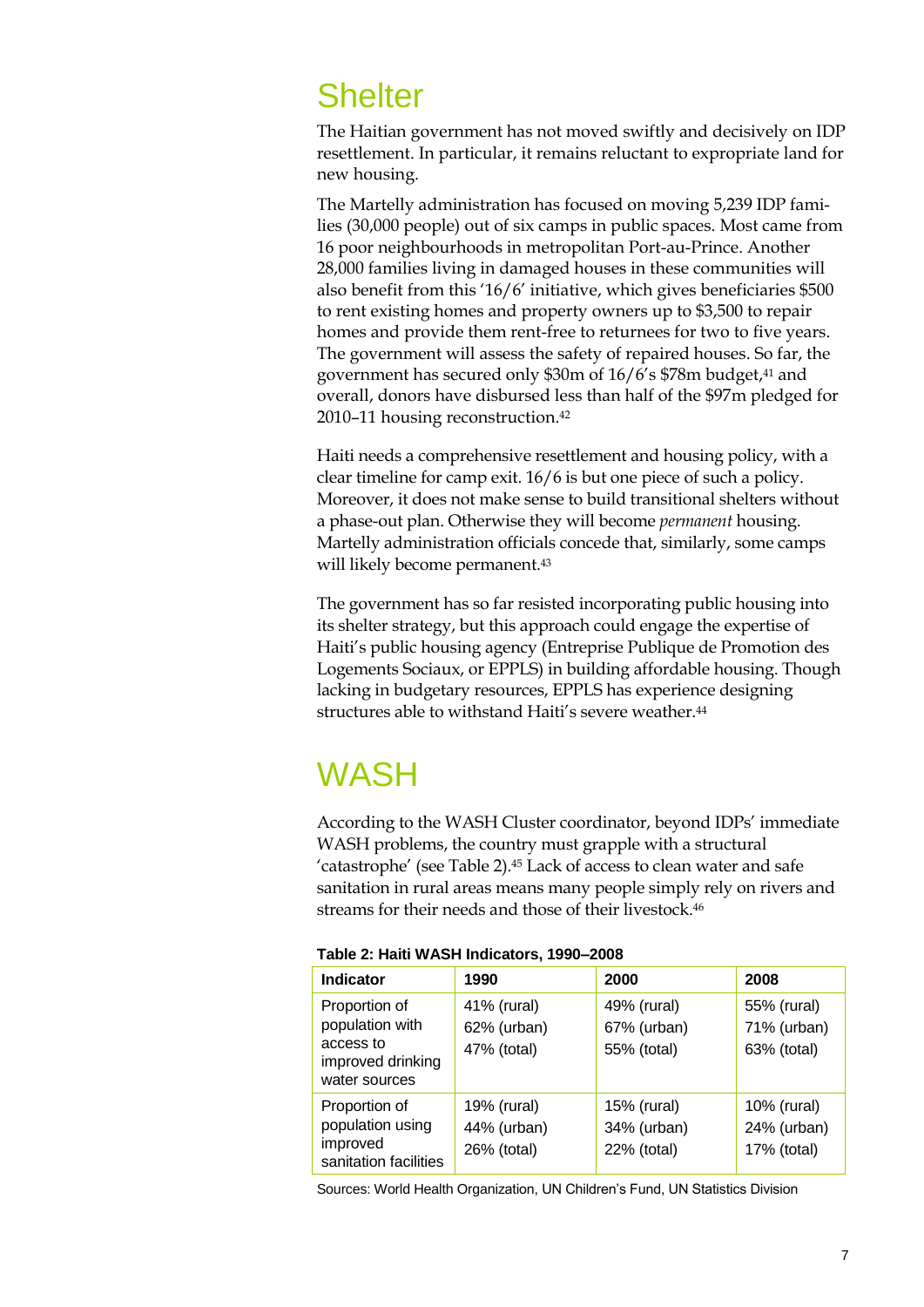The government's post-disaster needs assessment called for \$1.1bn over three years to rehabilitate WASH systems to make them 'more effective and fair'.<sup>47</sup> However, DINEPA has severe capacity constraints in managing sanitation, having focused almost exclusively on water.<sup>48</sup>

Donors pledged \$271.4m for water and sanitation reconstruction during 2010–11 (far below the requirements of the post-disaster assessment), but by September 2011 had disbursed only \$214.5m. While Spain, the leading donor, has provided crucial budget support, other key donors, such as the United States, have not.<sup>49</sup>

#### *Box 2: Working with Cité l'Eternel residents to improve sanitation*

Cité l"Eternel is a slum located just south of Port-au-Prince"s container port. Most residents have not had access to improved sanitation; they defecate on the beach or into a nearby canal.

In 2011, Oxfam worked with slum dwellers to build community latrines. Residents donated labour and learned operation and maintenance. Neighbourhood development committees will collect 35 Haitian *gourdes*  (about 88 US cents) monthly from user families to pay for desludging every other year.

Lajoie Lesline, a woman living in the community, commented that the new latrines 'are better for us, for health, for life, to avoid disease'. She added, "We will take care of them like our houses, like our kids."

### **Livelihoods**

The overwhelming majority of Haiti's economically active population of 4.5 million earn their living as small-scale farmers or in the informal sector.<sup>50</sup> The government is seeking new foreign investment in garment factories and other export-oriented manufacturing.<sup>51</sup> However, the authorities also need to ensure that informal businesses have access to credit and technology and must provide agriculture with research, extension, access to credit, irrigation, and rural infrastructure. At the 2010 reconstruction conference, the government requested \$260m for agriculture, but donors pledged only \$148m, and have disbursed less than half of that. 52

Haitian women have fewer livelihood options than men. Only 39 per cent of girls complete primary school, compared with 46 per cent of boys. Women account for the majority of economically active Haitians and most of the low-income workforce in small and medium enterprises, petty commerce, and hotels and restaurants. But they hold few industrial, transport, or service jobs.<sup>53</sup>

Haiti lacks a public social protection system. <sup>54</sup> Most other countries in the region have conditional or unconditional cash transfers to lowincome families that have reduced poverty and improved well-being.<sup>55</sup> Once in place, the government can scale them up quickly after a disaster.56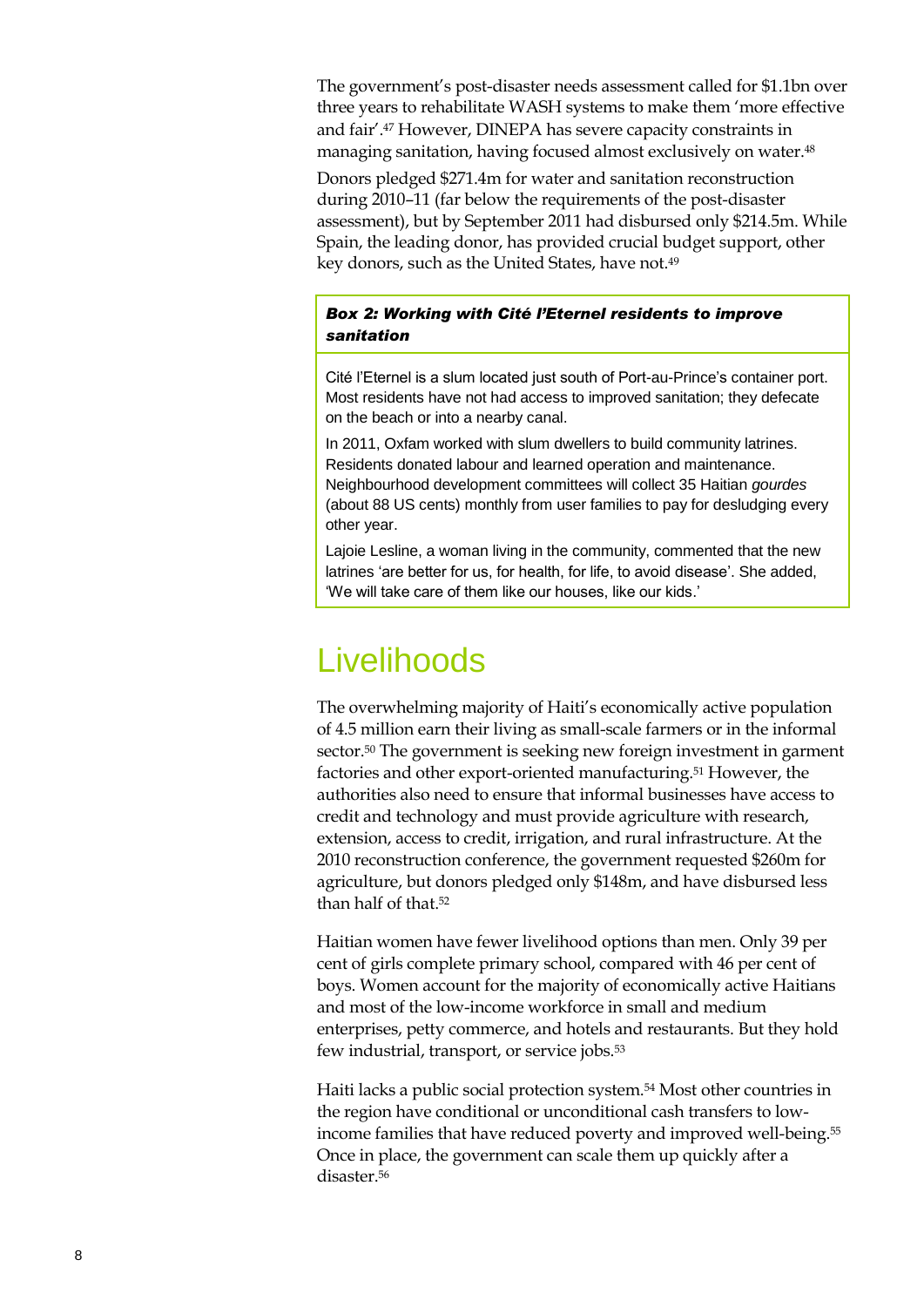# 4 Conclusion and recommendations

Now that a government is in place in Haiti, it is imperative that it take the lead in greatly accelerating the pace of reconstruction and fully engage the Haitian people in planning, managing, and evaluating the process. The international community must provide the necessary financial and capacity-building assistance, and also ensure that Haiti receives the humanitarian assistance that it needs. International NGOs should make certain that their activities fully support Haitian-led and nationally owned reconstruction plans.

In order to achieve these objectives, Oxfam recommends that **the Haitian government** take the following actions:

- Create a national reconstruction agency to take over the functions of the IHRC;
- Establish and/or revitalize state-led national and local co-ordination mechanisms;
- Involve, consult, and communicate with Haitian citizens, including women, to arrive at equitable humanitarian, reconstruction, and development policies;
- Implement administrative and fiscal decentralization to eliminate urban/rural inequalities;
- Devise a comprehensive resettlement policy, with a clear timeline and budget, including new public housing, return to safe existing structures, and a transparent mechanism to swiftly resolve land tenure issues;
- Appoint a high-level, multi-stakeholder taskforce to devise an equitable policy that prevents forced evictions while ensuring that landowners are able to earn income from their holdings;
- Develop a comprehensive, time-bound plan ensuring universal access to clean water and safe sanitation;
- Support the informal economy and small-scale agriculture, including strategies that target women;
- Take effective steps to prevent gender-based violence and to apprehend and prosecute those who perpetrate such crimes; and
- Develop public social protection programmes, such as conditional and unconditional cash transfers and public works employment.

#### **Aid donors should:**

- Meet the requirements of UN humanitarian appeals;
- Fulfil reconstruction pledges for housing, WASH, and agriculture;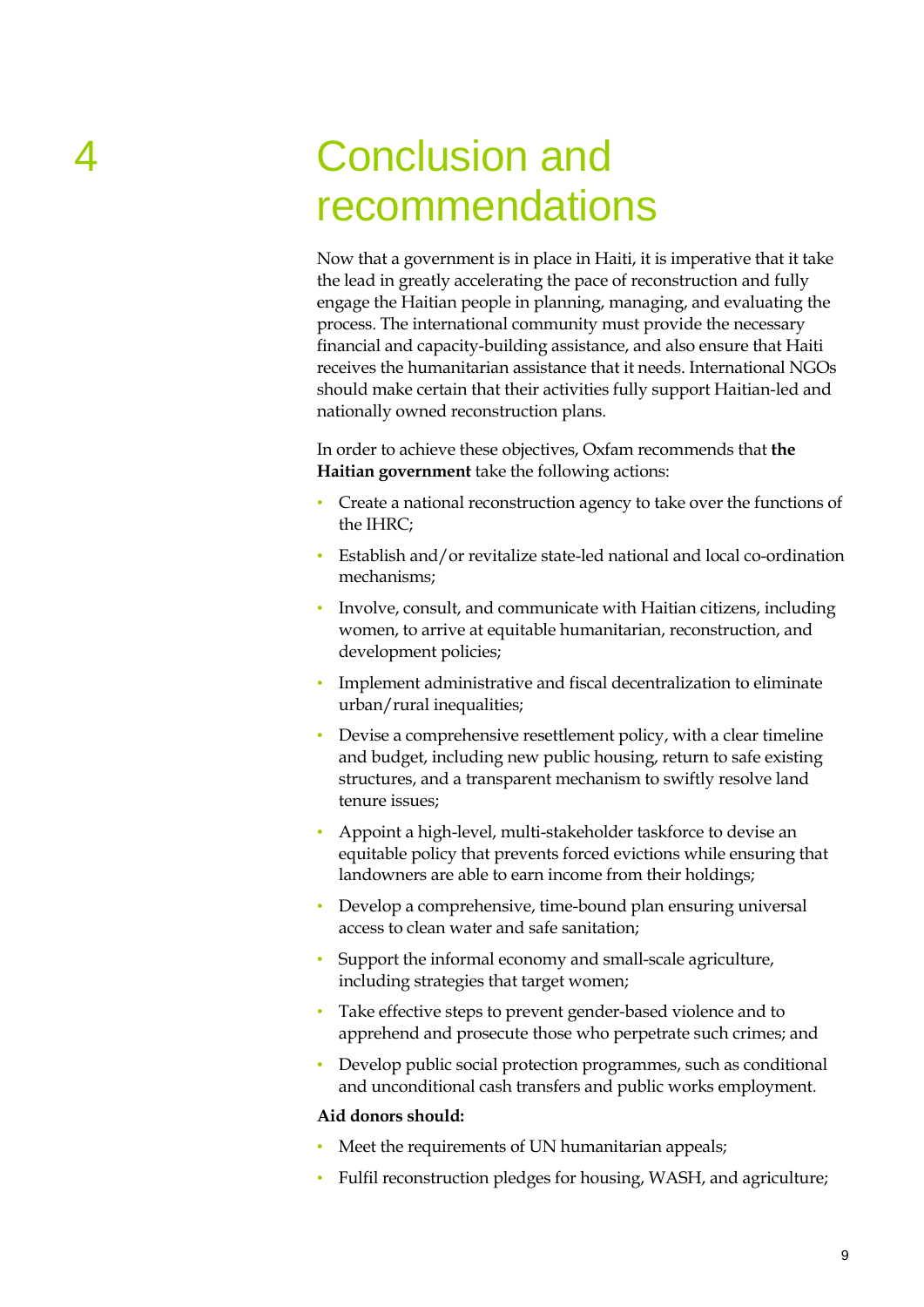- Provide additional budget support for these sectors and for a social protection scheme, and help strengthen government capacity;
- Align assistance with government plans and policies; and
- Support creation of a Haitian national reconstruction agency.

#### **International NGOs should:**

- Support creation of a Haitian national reconstruction agency;
- Align activities with government policies and strategies; and
- Help build the capacity of Haitian civil society organizations to participate in policy, advocacy, and reconstruction activities.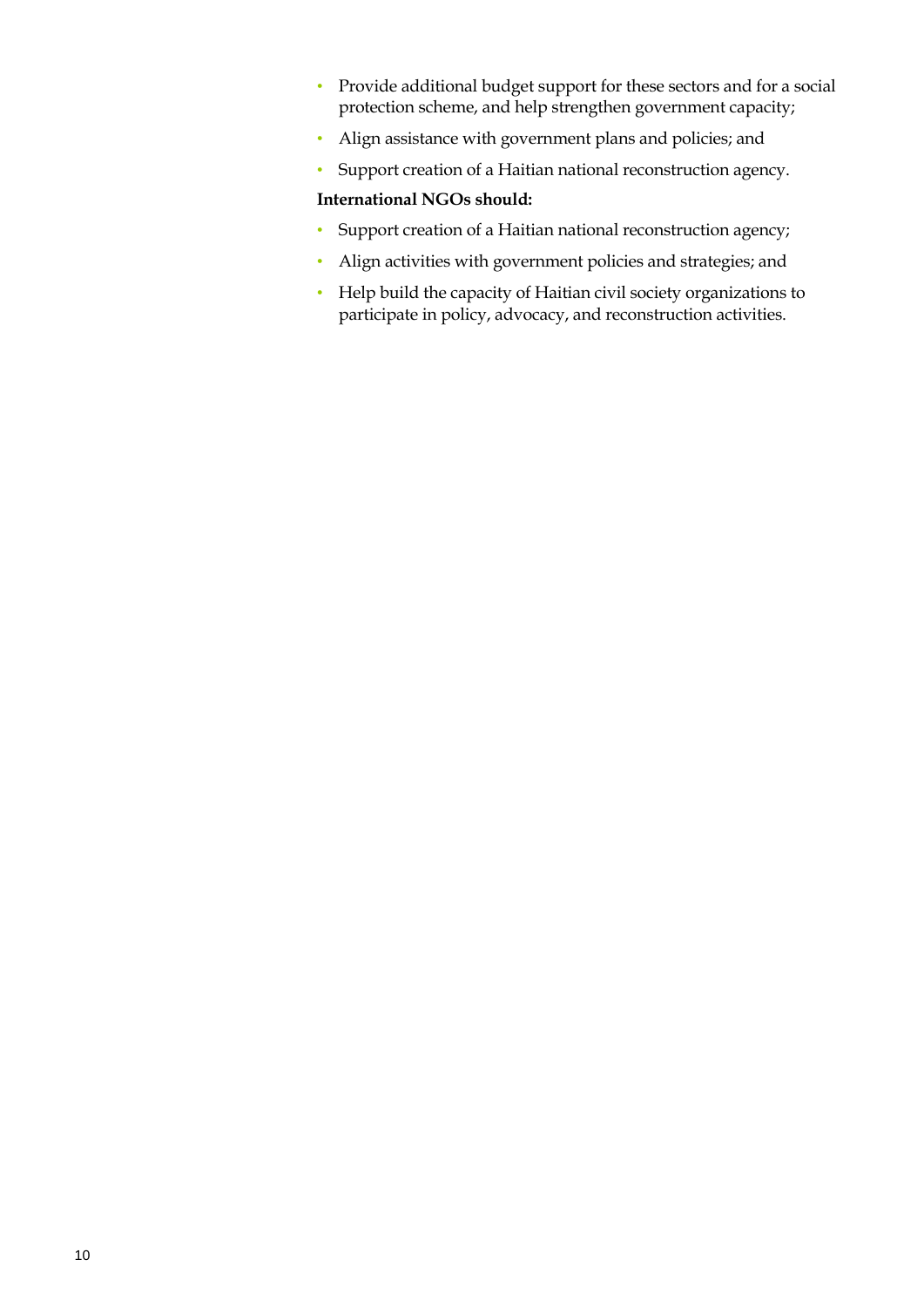### **Notes**

 $1$  United Nations (2011) 'Humanitarian assistance, emergency relief, rehabilitation, recovery and reconstruction in response to the humanitarian emergency in Haiti, including the devastating effects of the earthquake: Report of the Secretary-General", UN General Assembly, New York, A/66/32,

[http://reliefweb.int/sites/reliefweb.int/files/resources/RSG\\_A-66-332\\_EN.pdf](http://reliefweb.int/sites/reliefweb.int/files/resources/RSG_A-66-332_EN.pdf) (last accessed December 2011).

- 2 *Ibid*.
- <sup>3</sup> Interview with Patrick Rouzier, Advisor to the President of the Republic of Haiti for Reconstruction and Housing, Pétionville, Haiti, 15 November 2011.
- <sup>4</sup> World Bank (2011) *Haiti Data*, Washington, D.C.: The World Bank, <http://data.worldbank.org/country/haiti>; US Central Intelligence Agency (2011) *World Factbook*, McLean, VA: CIA, [https://www.cia.gov/library/publications/the-world](https://www.cia.gov/library/publications/the-world-factbook/geos/ha.html)[factbook/geos/ha.html\(](https://www.cia.gov/library/publications/the-world-factbook/geos/ha.html)both last accessed December 2011).
- <sup>5</sup> Human Rights Watch (2011) "Nobody Remembers Us": Failure to protect women's and girls" right to health and security in post earthquake Haiti", Human Rights Watch, New York, <http://www.hrw.org/sites/default/files/reports/haiti0811webwcover.pdf> (last accessed December 2011).
- <sup>6</sup> R. Fatton, Jr. (2007) *The Roots of Haitian Despotism*, Boulder, CO: Lynne Rienner, p.9.
- <sup>7</sup> World Bank (2011) *op. cit*.; Bureau International du Travail (International Labour Organisation) (2010) "La promotion du travail décent dans la reconstruction et le développement d"Haïti après le tremblement de terre de 2010. Mission du BIT févriermai 2010", Geneva : ILO; US Central Intelligence Agency, *op. cit*.; UN Habitat (2011) Haiti, Nairobi: UN Habitat, [http://www.unhabitat.org/categories.asp?catid=153;](http://www.unhabitat.org/categories.asp?catid=153) UN Statistics Division (2011) *Millennium Development Goals Indicators*, New York: UN Department of Economic and Social Affairs,

[http://unstats.un.org/unsd/mdg/Data.aspx;](http://unstats.un.org/unsd/mdg/Data.aspx) UN Development Programme (2011) "Human Development Report 2011", New York : UNDP; Transparency International (2010) "Corruption Perceptions Index 2010 Results", Berlin: Transparency International, [http://www.transparency.org/policy\\_research/surveys\\_indices/cpi/2010/results](http://www.transparency.org/policy_research/surveys_indices/cpi/2010/results) (last accessed December 2011).

- <sup>8</sup> UN Office for the Coordination of Humanitarian Affairs (2011) *Humanitarian Bulletin* (18 October–17 November), Port-au-Prince: OCHA; Haiti Camp Coordination and Camp Management Cluster Displacement Tracking Matrix data for November 2011, <http://iomhaitidataportal.info/dtm/default.aspx?overviewdtm.aspx> (last accessed December 2011).
- $9$  US Agency for International Development (2011) 'Haiti Earthquake and Cholera', Factsheet #2, Fiscal Year 2012, Washington, D.C.: USAID, [http://www.usaid.gov/our\\_work/humanitarian\\_assistance/disaster\\_assistance/countries](http://www.usaid.gov/our_work/humanitarian_assistance/disaster_assistance/countries/haiti/template/fs_sr/fy2012/haiti_cheq_fs02_11-14-2011.pdf) [/haiti/template/fs\\_sr/fy2012/haiti\\_cheq\\_fs02\\_11-14-2011.pdf](http://www.usaid.gov/our_work/humanitarian_assistance/disaster_assistance/countries/haiti/template/fs_sr/fy2012/haiti_cheq_fs02_11-14-2011.pdf) (last accessed December 2011).
- <sup>10</sup> Ministère de la Santé Publique et la Population, République d'Haïti (Ministry of Public Health and Population, Republic of Haiti) (2011) "Continuité de la stratégie nationale de lutte contre le choléra", Port-au-Prince: Ministère de la Santé Publique et la Population..
- <sup>11</sup> UN Statistics Division (2011) *op. cit*.
- <sup>12</sup> Bureau International du Travail (2010) *op. cit*.
- <sup>13</sup> UN OCHA (2011) *Humanitarian Bulletin* (21 September–18 October), Port-au-Prince : OCHA,

[http://reliefweb.int/sites/reliefweb.int/files/resources/OCHA%20Haiti\\_Humanitarian%2](http://reliefweb.int/sites/reliefweb.int/files/resources/OCHA%20Haiti_Humanitarian%20Bulletin_11_ENG.pdf) OBulletin\_11\_ENG.pdf (last accessed December 2011).

- <sup>14</sup> R. Fatton, Jr. (2011) 'From "Sweet Micky, Prezidan Kompa" to Michel Joseph Martelly, President of the Republic: Politics under surveillance', paper presented at<br>the 23<sup>rd</sup> annual conference of the Haitian Studies Association, University of the West Indies, Mona, Jamaica, 10–12 November 2011.
- $15$  Oxfam International (2011) 'From Relief to Recovery: Supporting good governance in post-earthquake Haiti", Briefing Paper 142, Oxford: Oxfam International, [http://www.oxfam.org/sites/www.oxfam.org/files/bp142-relief-to-recovery-130111](http://www.oxfam.org/sites/www.oxfam.org/files/bp142-relief-to-recovery-130111-en.pdf) [en.pdf](http://www.oxfam.org/sites/www.oxfam.org/files/bp142-relief-to-recovery-130111-en.pdf) (last accessed December 2011).

<sup>16</sup> United Nations (2011) *op. cit.*

<sup>17</sup> *Ibid*.

<sup>18</sup> Interview with Herbert Schembri, WASH Cluster Coordinator, Port-au-Prince, 16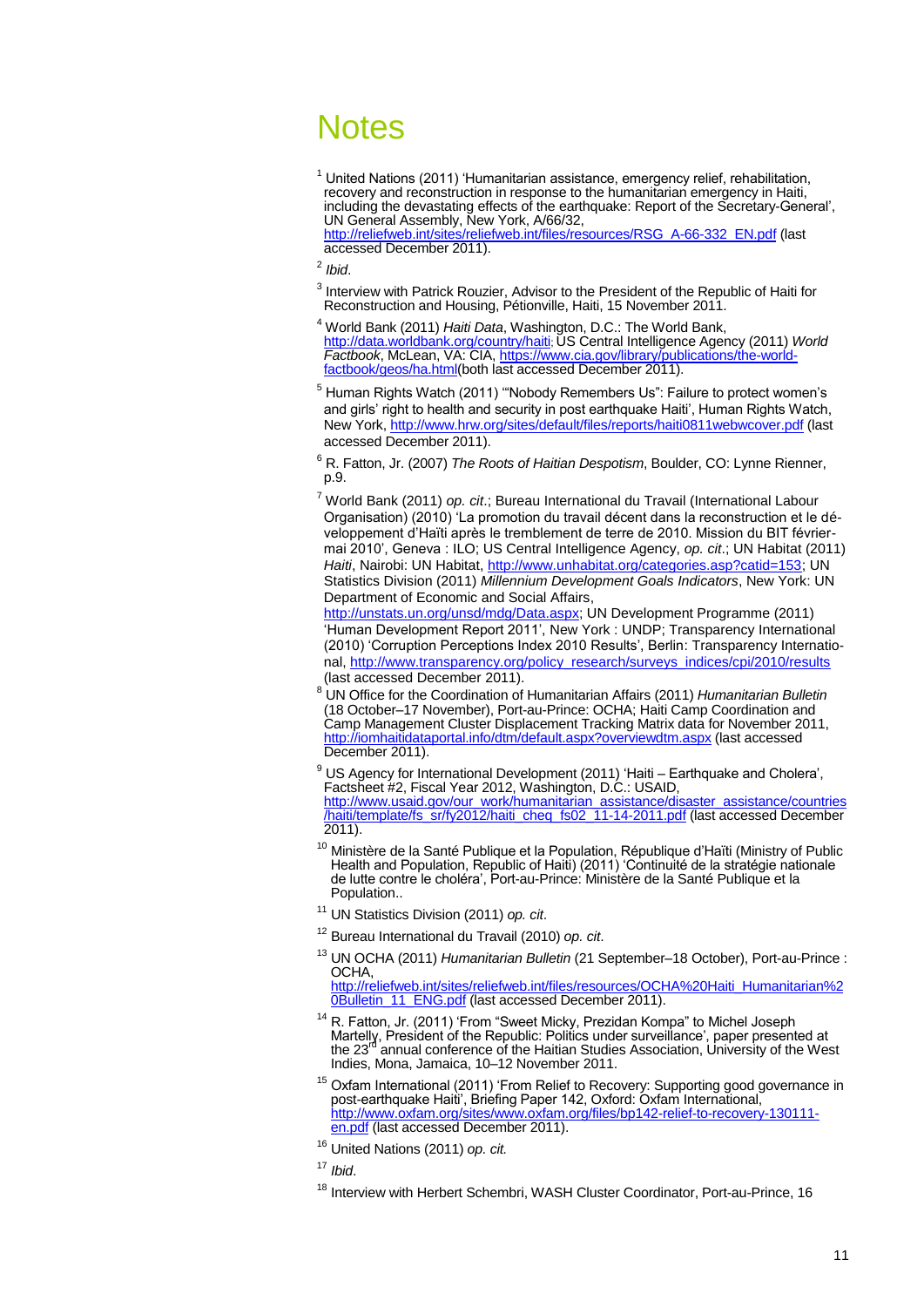November 2011; interviews with Oxfam staff in Haiti, May and July 2010 and January, February, October, and November 2011.

- <sup>19</sup> Interview with members of the US Agency for International Development Haiti Task Team, Washington, D.C., 22 February 2011.
- <sup>20</sup> See: Oxfam International (2010) 'Planting Now: Agricultural challenges and opportunities for Haiti"s reconstruction", Briefing Paper 140, Oxford: Oxfam International, http://www.oxfam.org/en/policy/planting -now (last accessed December 2011) .
- <sup>21</sup> United Nations (2011) *op. cit.*
- <sup>22</sup> Programme information provided by Oxfam staff in Haiti.
- <sup>23</sup> Interview, Carrefour Feuilles, Port-au-Prince, 17 November 2011.
- <sup>24</sup> Human Rights Watch (2011) *op. cit*.
- <sup>25</sup> United Nations (2011) *op. cit*.
- <sup>26</sup> Information on pre-earthquake access to water provided by Oxfam WASH staff in Haiti.
- <sup>27</sup> UN OCHA (2011) *op. cit*.
- $^{28}$  Information provided by Oxfam cholera response staff; in Haiti, a department is an administrative unit equivalent to a state or province.
- <sup>29</sup> Based on research for Oxfam by Professor Harley F. Etienne of the Georgia Institute of Technology.
- <sup>30</sup> Interview with Shelter Cluster staff, Port-au-Prince, 15 November 2011.
- <sup>31</sup> Ibid.; Haiti Support Group (2011) Haiti Briefing No. 68, London: Haiti Support Group, [www.haitisupportgroup.org](http://www.haitisupportgroup.org/) (last accessed December 2011).
- $32$  Based on research for Oxfam by Harley F. Etienne and information provided by Oxfam staff in Haiti.
- <sup>33</sup> LA Times (2011) 'Haiti doesn't need an army', Editorial, 17 November 2011, [http://www.latimes.com/news/opinion/editorials/la](http://www.latimes.com/news/opinion/editorials/la-ed-haiti-20111117,0,3585045.story?track=rss)-ed-haiti-[20111117,0,3585045.story?track=rss](http://www.latimes.com/news/opinion/editorials/la-ed-haiti-20111117,0,3585045.story?track=rss) (last accessed December 2011).
- <sup>34</sup> A November 2011 forum on rebuilding Port-au-Prince, bringing together national government and municipal officials, donors, and civil society organizations, represented a step forward in this regard. Oxfam took part in the forum, which was sponsored by the Ministry of Planning and External Cooperation, and helped facilitate the participation of Haitian civil society organizations.
- <sup>35</sup> UN Office of the Special Envoy for Haiti (2011) 'International Assistance', New York: UN Office of the Special Envoy, [http://www.haitispecialenvoy.org/assistance](http://www.haitispecialenvoy.org/assistance-tracker/)-tracker/ (last accessed December 2011). The 43 per cent figure represents assistance provided as of the end of September 2011. Donors also provided Haiti over \$1bn in debt relief during 2010 –11.
- <sup>36</sup> Interview with Ann Valérie Timothée Milfort, Acting Executive Director, IHRC, Port-au-Prince, 14 November 2011; Interim Haiti Recovery Commission (2011) "IHRC Fact/Fiction', Port-au-Prince: Interim Haiti Recovery Commission, [http://en.cirh.ht/files/pdf/ihrc\\_presskit2011\\_factfiction.pdf](http://en.cirh.ht/files/pdf/ihrc_presskit2011_factfiction.pdf) (last accessed December 2011) .
- $37$  US Government Accountability Office (2011) 'Haiti Reconstruction: US efforts have begun, expanded oversight still to be implemented", Washington, D.C.: US Government Accountability Office[, http://www.gao.gov/products/GAO](http://www.gao.gov/products/GAO-11-415)-11-415 (last accessed December 2011).
- <sup>38</sup> Interview with Gabriel Verret, Pétionville, 21 November 2011.
- <sup>39</sup> Interview with Patrick Rouzier.
- <sup>40</sup> Interview with Ann Valérie Timothée Milfort.
- <sup>41</sup> Interview with Patrick Rouzier; Government of Haiti Powerpoint presentation on 16/6, presented at 10 November 2011 meeting with the NGO Coordination Committee (CCO); interviews with Oxfam advocacy staff in Haiti.
- <sup>42</sup> UN Office of the Special Envoy (2011) *op. cit*.
- <sup>43</sup> Interview with Patrick Rouzier; Government of Haiti Powerpoint presentation on 16/6.
- <sup>44</sup> Interview with Elonge Othelot, Director General, EPPLS, Port-au-Prince, 16 November 2011.
- 45 Interview with Herbert Schembri.
- <sup>46</sup> Oxfam research in rural Haiti, May 2010.
- <sup>47</sup> The assessment can be found at: [http://www.refondation.ht/resources/PDNA\\_Working\\_Document.pdf](http://www.refondation.ht/resources/PDNA_Working_Document.pdf) (see p. 68 for quote) (last accessed December 2011) .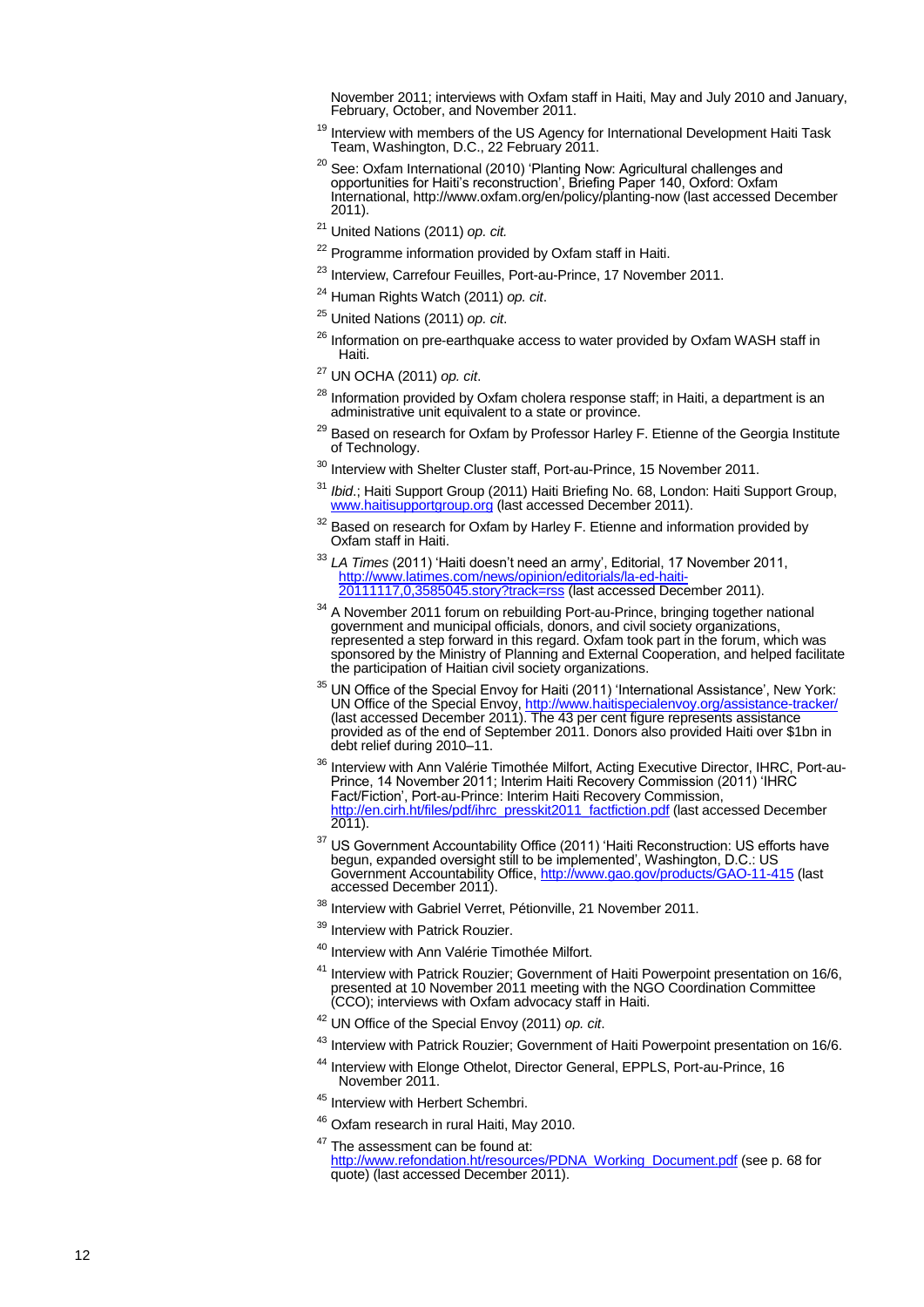- <sup>48</sup> Interview with Herbert Schembri; Oxfam WASH research by Figaro Joseph, University of Denver.
- <sup>49</sup> UN Office of the Special Envoy (2011) *op. cit*.
- <sup>50</sup> Interview with Gérard Germain, former Minister of Social Affairs and Labour, Pétionville, 21 November 2011; Y. Shamsie (2010) "Time for a "High road" Approach to EPZ Development in Haiti", paper prepared for the Conflict Prevention and Peace Forum, Social Science Research Council, New York.
- $51$  J. Charles (2011) 'Charity fatigue has Haitian officials calling for more investments', *Miami Herald*, 1 December 2011[. http://www.miamiherald.com/2011/11/30/v](http://www.miamiherald.com/2011/11/30/v-fullstory/2525743/charity-fatigue-has-haitian-officials.html)[fullstory/2525743/charity-fatigue-has-haitian-officials.html](http://www.miamiherald.com/2011/11/30/v-fullstory/2525743/charity-fatigue-has-haitian-officials.html) (last accessed December 2011).
- <sup>52</sup> UN Office of the Special Envoy (2011) *op. cit*.
- <sup>53</sup> Bureau International du Travail (2010) *op. cit*.
- $54$  Interview with Gérard Germain. The government does maintain modest programmes providing old age pensions to formal sector workers and disability benefits.
- <sup>55</sup> J. Johannsen (2009) 'Conditional cash transfers in Latin America: Problems and opportunities", Powerpoint presentation at the Asian Development Bank. [http://www.adb.org/documents/events/2009/high-level-social-assistance/Johannsen-](http://www.adb.org/documents/events/2009/high-level-social-assistance/Johannsen-Conditional-Cash-Transfers.pdf)[Conditional-Cash-Transfers.pdf](http://www.adb.org/documents/events/2009/high-level-social-assistance/Johannsen-Conditional-Cash-Transfers.pdf) (last accessed December 2011).
- <sup>56</sup> M. J. Cohen and J. L. Garrett (2010) 'The food price crisis and urban food (in)security", *Environment & Urbanization*, Vol. 22(2): 467-482.